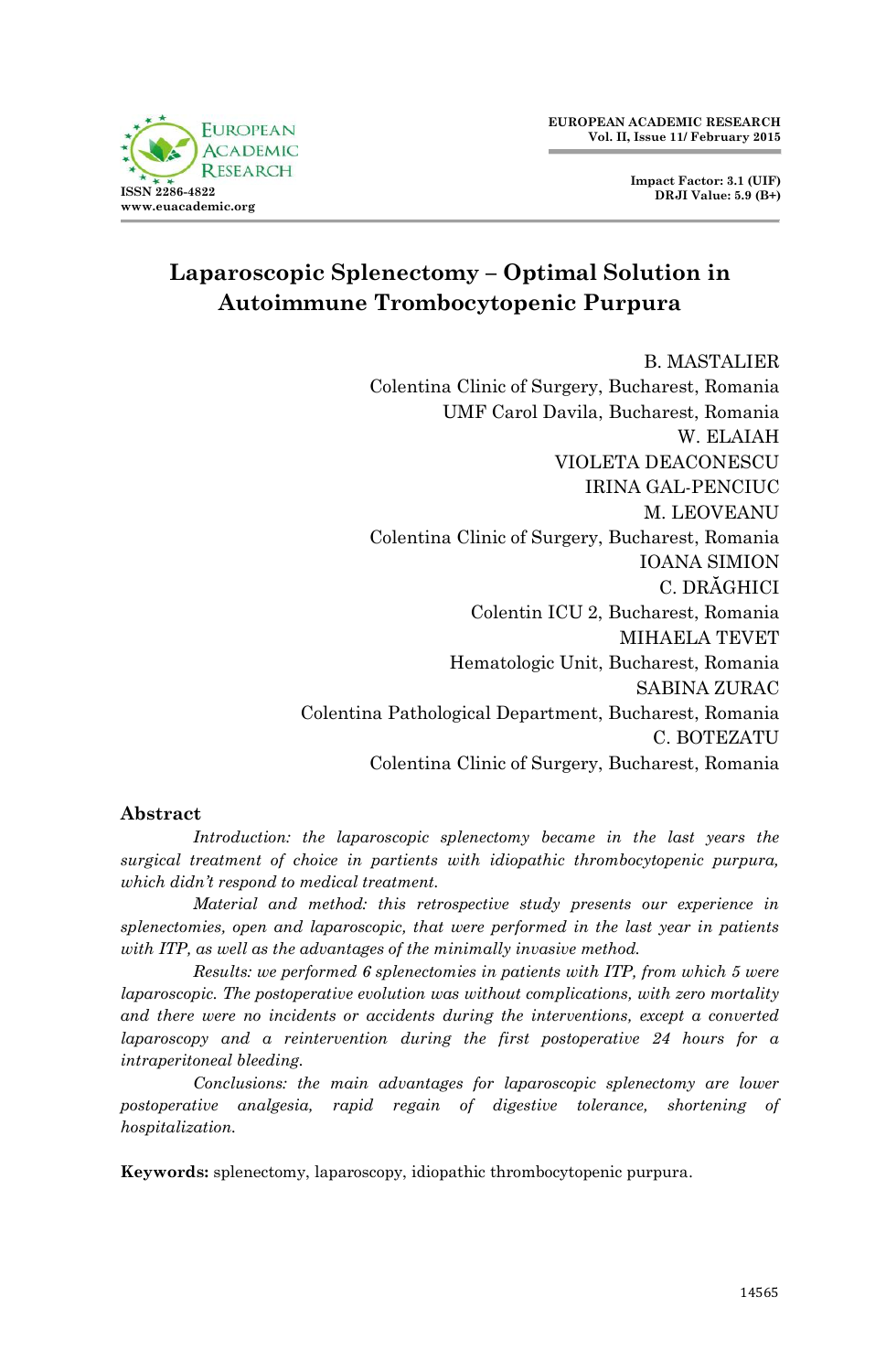### **Introduction**

Autoimmune thrombocytopenic purpura is a condition characterized by thrombocytopenia, which can lead to an increased risk of bleeding (1). It may be primary (idiopathic) or secondary, the latter may occur in patients with systemic erythematosus lupus, chronic lymphocytic leukemia, lymphoma, HIV infection, etc. The initial treatment is the administration of corticosteroids, splenectomy being the backup solution, when the disease is unresponsive to medical therapy (2). Initially, splenectomy was indicated as the method of treatment for hereditary spherocytosis by Burgard by Sutherland in 1910 (3) and idiopathic thrombocytopenic purpura by Kaznelson in 1916 (4). Untill 1951, when Harrington et al. found the role in inducing thrombocytopenia for the plasma immunoglobulin, splenectomy represented the only treatment for IPT (5). Currently, splenectomy is chosen as a treatment method in patients with ITP, in which the tombocytopenia does not tend to correct itsself after 4-6 weeks of corticosteroids or in which the thrombocytopenia returns after, initially, the disease responded to corticosteroid administration (6). Laparoscopic splenectomy has become in recent years the surgical treatment of choice in patients diagnosed with idiopathic thrombocytopenic purpura unresponsive to drug therapy. The frst laparoscopic splenectomy was perfrormed for the first time in 1991 by Delaitre and Maignien (7). Compared with the open technique, laparoscopic splenectomy offers the advantages of reduced postoperative pain, shortener period of hospitalization, with rapid social reintegration of the patient (8-10).

### **Methods**

We performed a descriptive observational single-center retrospective study based on medical records and operative protocols for patients undergoing splenectomy for ITP in the past year.

General Surgery Clinic collaborated with Hematologic Diseases Unit for proper selection of cases with surgical indication and appropriate postoperative surveillance. There were 6 patients diagnosed with ITP, for 5 of them laparoscopic splenectomy being performed; in a case of laparoscopic intervention conversion to open technique was required. The surgical indication was represented by symptomatic thrombocytopenia refractory to 4- 6 weeks medical therapy, remission of trombocytopenia only at toxic doses of steroid, recurrent thrombocytopenia after initial response to steroid therapy. Regarding the surgical laparoscopic procedure, the approach in all cases was the posterolateral type, with the patient positioned in right lateral decubitus. Trocars were placed as follows: 10 mm optical trocar on the perpendicular line navel - left costal margin at 3-4 cm from the costal margin, working 10 mm trocar 2 cm anterior and superior from the iliac spine and two 5 mm trocars (one below the xyphoid and one below the left costal line on the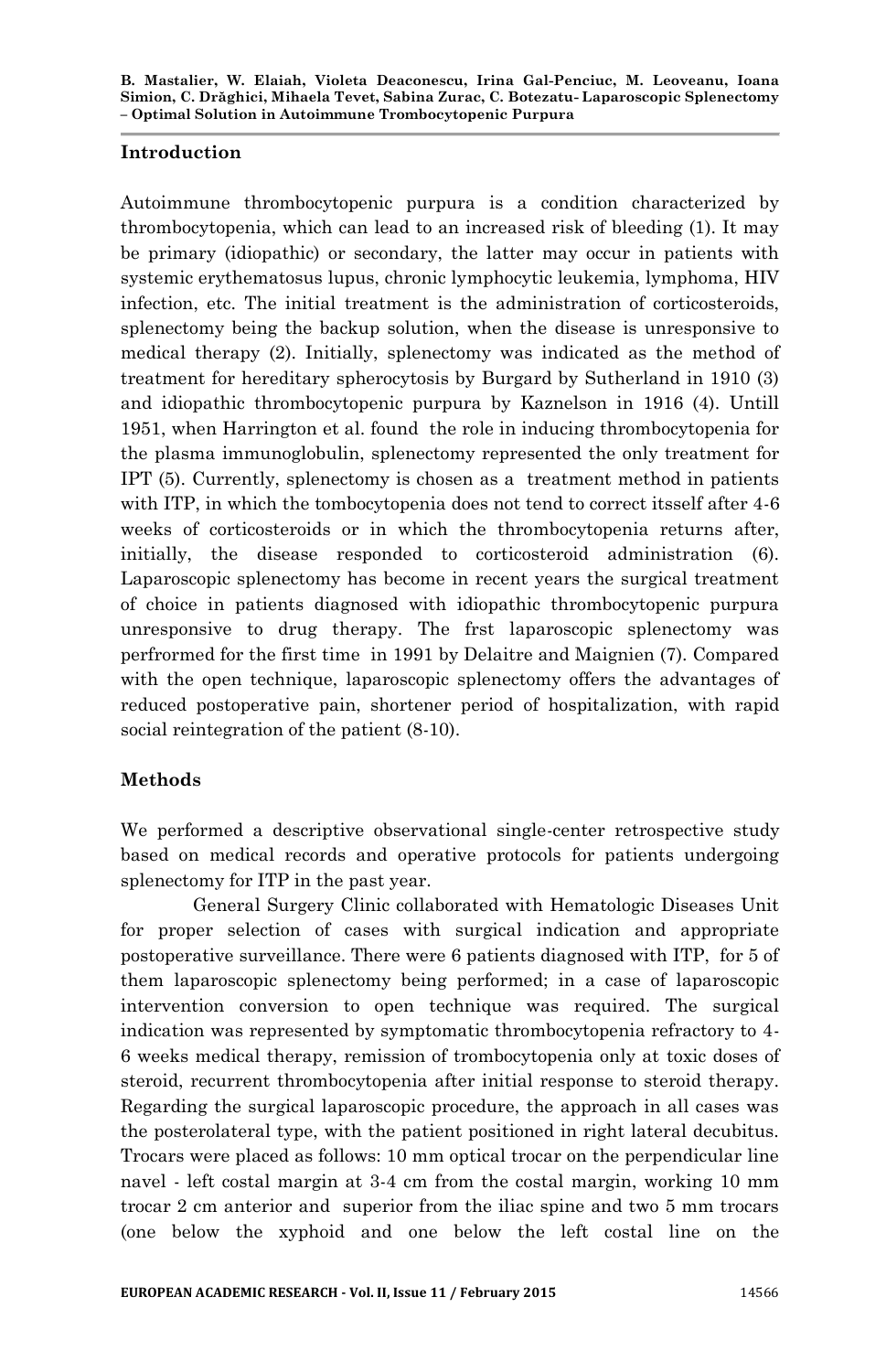medioclavicular line). The using of the coagulation-sealing device type Ligasure allowed shortening the intervention. The approach of the vessels was conducted as close as possible to the hilum of the spleen. The distribution of the splenic vessels was either masterly type (single vascular trunk) in 2 cases, either the distributed type in 4 cases. The extraction of the spleen was made through a trocar hole, in a bag, after its fragmentation. There were no intraoperative incidents or accidents, except for a conversion to laparotomy due to the breaking of the splenic capsule. Intraoperative, we detected no detected accesory splines. The average duration of intervention was 160 minutes for laparoscopy, and 100 minutes for the open technique. In one case, reintervention was necessary, due to an intraperitoneal bleeding from a minor source (short gastric vessel) in the first 24 hours .



ITP spleen in situ



Splenic polar vessel



Gastrolienal ligament



Splenic pedicle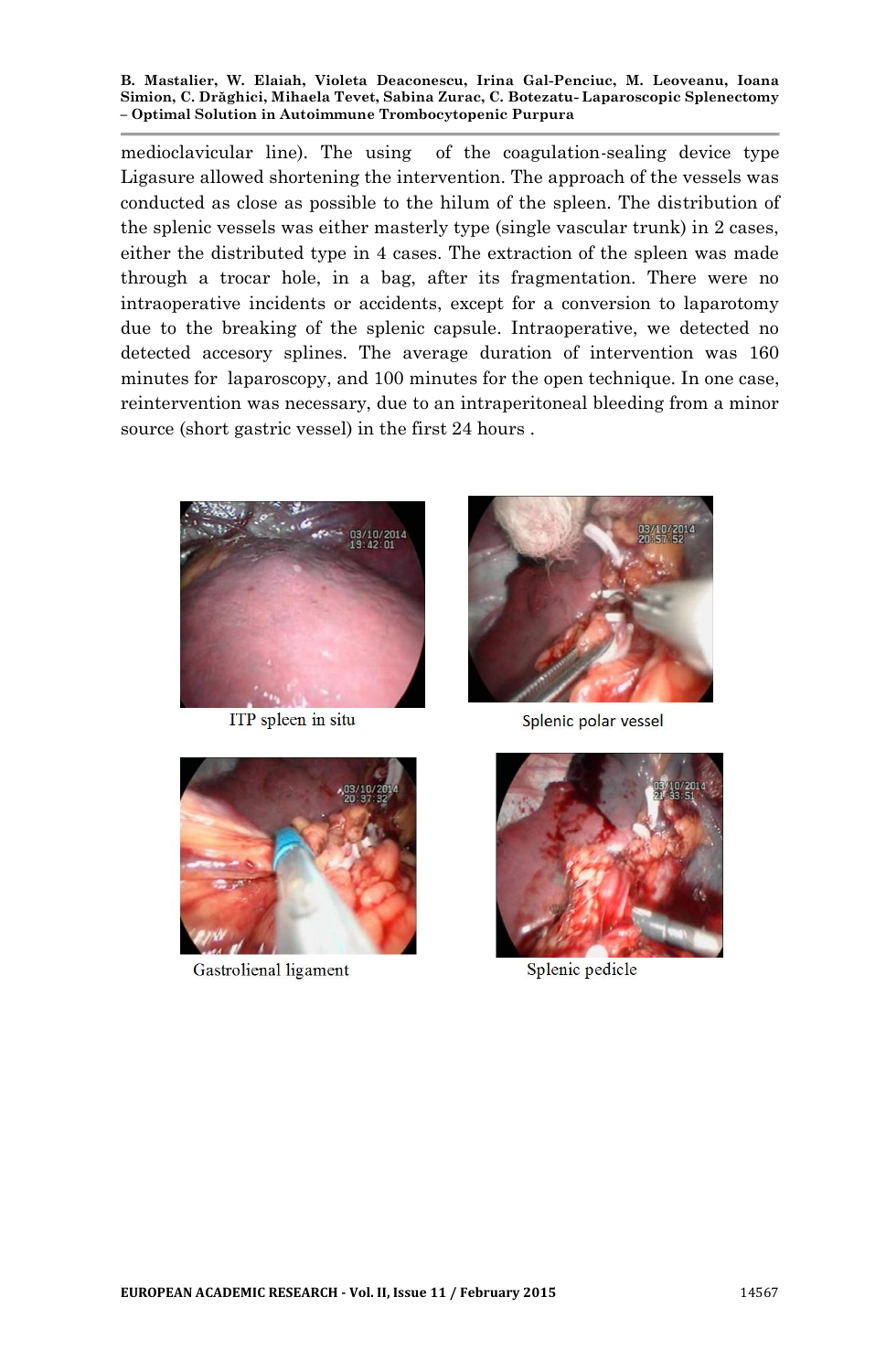

retrieving the spleen with the Endobag



drainage under the left diaphragm



retrieving the spleen using a glove



final appearance of the abdomen

The postoperative course was simple in all cases, except for the reintervention described above (required laparotomy in order to solve the bleeding source; afterwards, the evolution was simple). Postoperative hospitalization for laparoscopic resolved cases was 3 days, and 5 days for the patient who underwent open splenectomy, respectivly for the one who underwent the reintervention. Unlike patients who received open technique, those who underwent laparoscopic splenectomy had a lower postoperative analgesic demand and they also regained quicklier their feeding capacity in the postoperative period. In all cases we obtained cure, with the remission of the thrombocytopenia. Histopathologic examination of the spleens revealed an average weight of 275 grams, the increase in spleen red pulp, without identifing monoclonal cell proliferation.



ITP spleen - histopathological images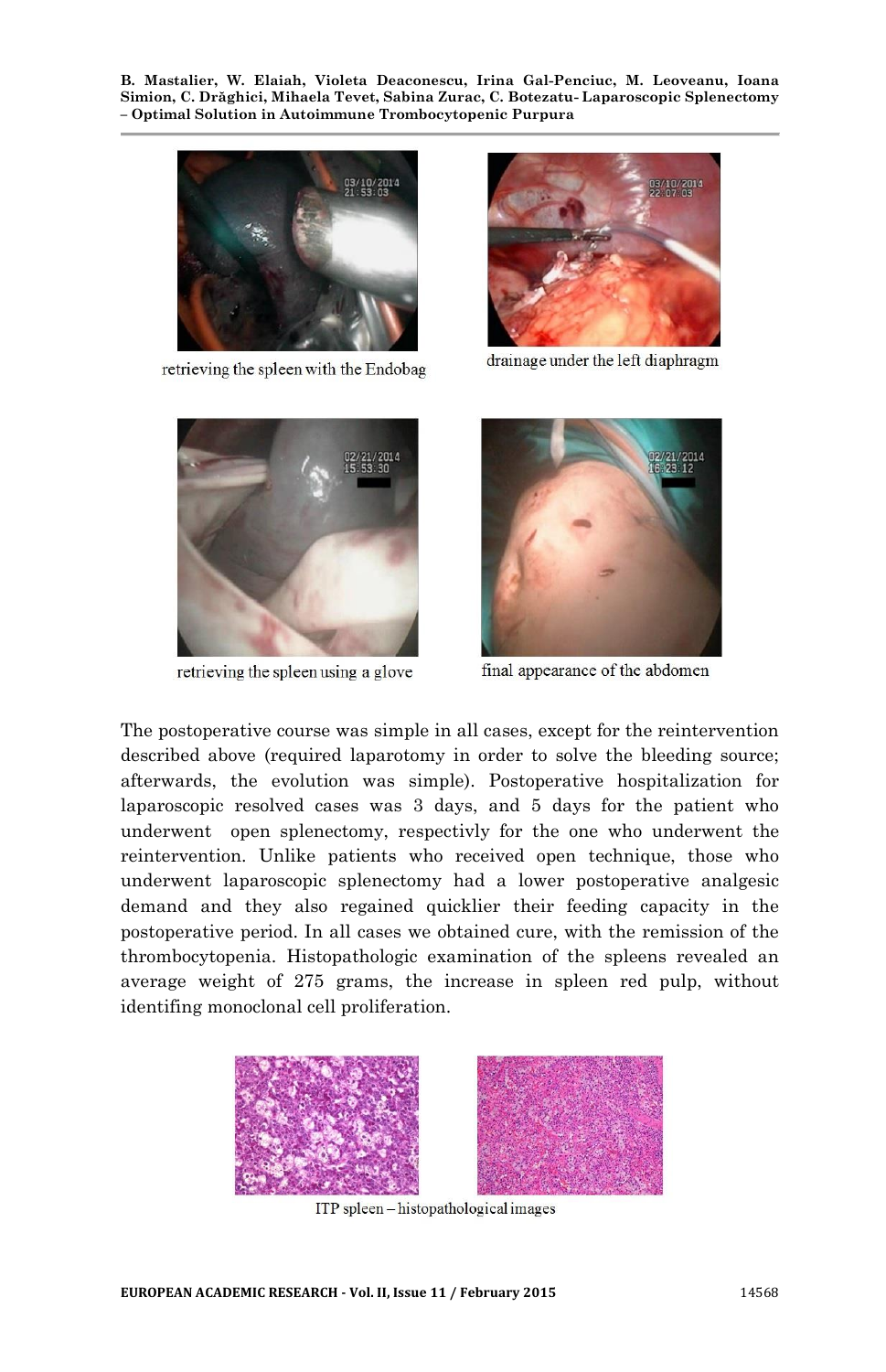### **Conclusions**

Splenectomy represents the backup therapeutic method for patients with unresponsive to drug therapy ITP. Several studies have concluded that laparoscopic splenectomy is feasible and safe, being associatiated with lower morbidity and a faster recovery of patients, compared with the open technique (11). Given the high risk of intraoperative bleeding in ITP patients, they require good preoperative preparation, which according to the existing protocols , consists of iv immunoglobulin administration, corticosteroids orally or platelets in patients with severe thrombocytopenia (12). Mortality and morbidity are higher in the open splenectomy copared with the laparoscopic one, but there are no conclusive data to provide information on the differences in growth rate of the platelets between the two techniques (13). PTI is a benign condition, patients rarely showing significant bleeding episodes, but there may be cases of deceases through intracranial haemorrhage or infection, that the patients can develop due to cytotoxic treatment , or even after splenectomy (14). Old age influences negatively the postsplenectomy evolution, because these patients may develop bleeding complications more frequently (15). Laparoscopic splenectomy has the advantage of a shorter hospital stay, postoperative analgesic requirement is lower and patients regain their digestive tolerance earlier and they quicklier reintegrate into society. The main desanvantage of the laparoscopic technique is the longer duration of the intervention. However, in the laparoscopic technique, the identification of accesory spleens is more difficult, requiring a more carefully intraoperative exploration associated with thorough preoperative imaging investigations. Otherwise, scintigraphy after splenectomy may discover accesory splines, explaining the treatment failure (16). There are no significant differences between open and laparoscopic technique regarding the intraoperative blood loss, the rate of complications , the medical costs or the hematologic response (17).

## **REFERENCES**

1. Rodeghiero F, Stasi R, Gernsheimer T. Standardization of terminology, definitions and outcome criteria in immune thrombocytopenic purpura of adults and children: Report from the international working group. Blood 2009;113(11):2386-2393.

2. Bromberg M. Immune thrombocytopenic purpura: The changing therapeutic landscape. N Engl J Med 2006;355(16):1643-1645.

3. Sutherland GA, Burghard FF. The treatment of splenic anaemia by splenectomy. Lancet 1910;2:1819-22.